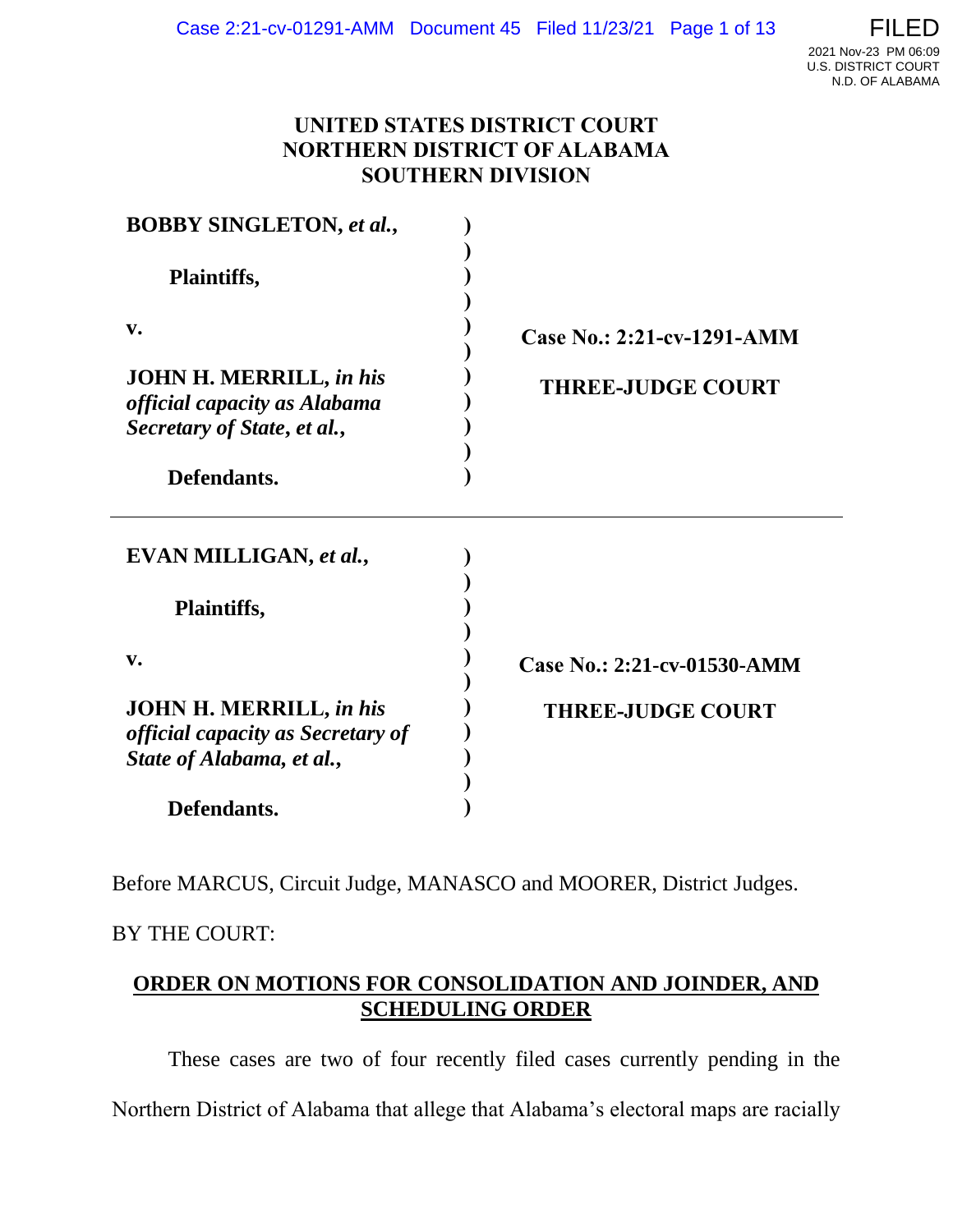#### Case 2:21-cv-01291-AMM Document 45 Filed 11/23/21 Page 2 of 13

gerrymandered in violation of the United States Constitution and/or the Voting Rights Act of 1965: *Singleton v. Merrill*, Case No. 2:21-cv-1291-AMM (challenges the congressional map on constitutional grounds only); *Milligan v. Merrill*, Case No. 2:21-cv-1530-AMM (challenges the congressional map on constitutional and statutory grounds); *Thomas v. Merrill*, Case No. 2:21-cv-1531-AMM (challenges the state legislative map on constitutional grounds only); and *Caster v. Merrill*, Case No. 2:21-cv-1536-AMM (challenges the congressional map on statutory grounds only).

*Singleton* and *Milligan* are before three-judge panels, 28 U.S.C. § 2284, that include the same three judges; *Thomas* is before a different three-judge panel, 28 U.S.C. § 2284, that includes one judge who also sits on the *Singleton* and *Milligan*  panels, and two other judges; and *Caster* is before a single district judge, who also sits on all three panels.

*Singleton* and *Milligan* are before the court on two motions by the Alabama Secretary of State ("the Secretary") – a motion made in both cases to join or dismiss the *Caster* plaintiffs under Federal Rules of Civil Procedure 12(b)(7) and 19 (*Singleton* Doc. 33, *Milligan* Doc. 21); and a motion made in *Singleton* to consolidate *Singleton*, *Milligan*, and *Caster* under Rule 42 (*Singleton* Doc. 36) – and following a Rule 16 conference held on November 23, 2021 that included all parties in all three cases challenging the congressional map.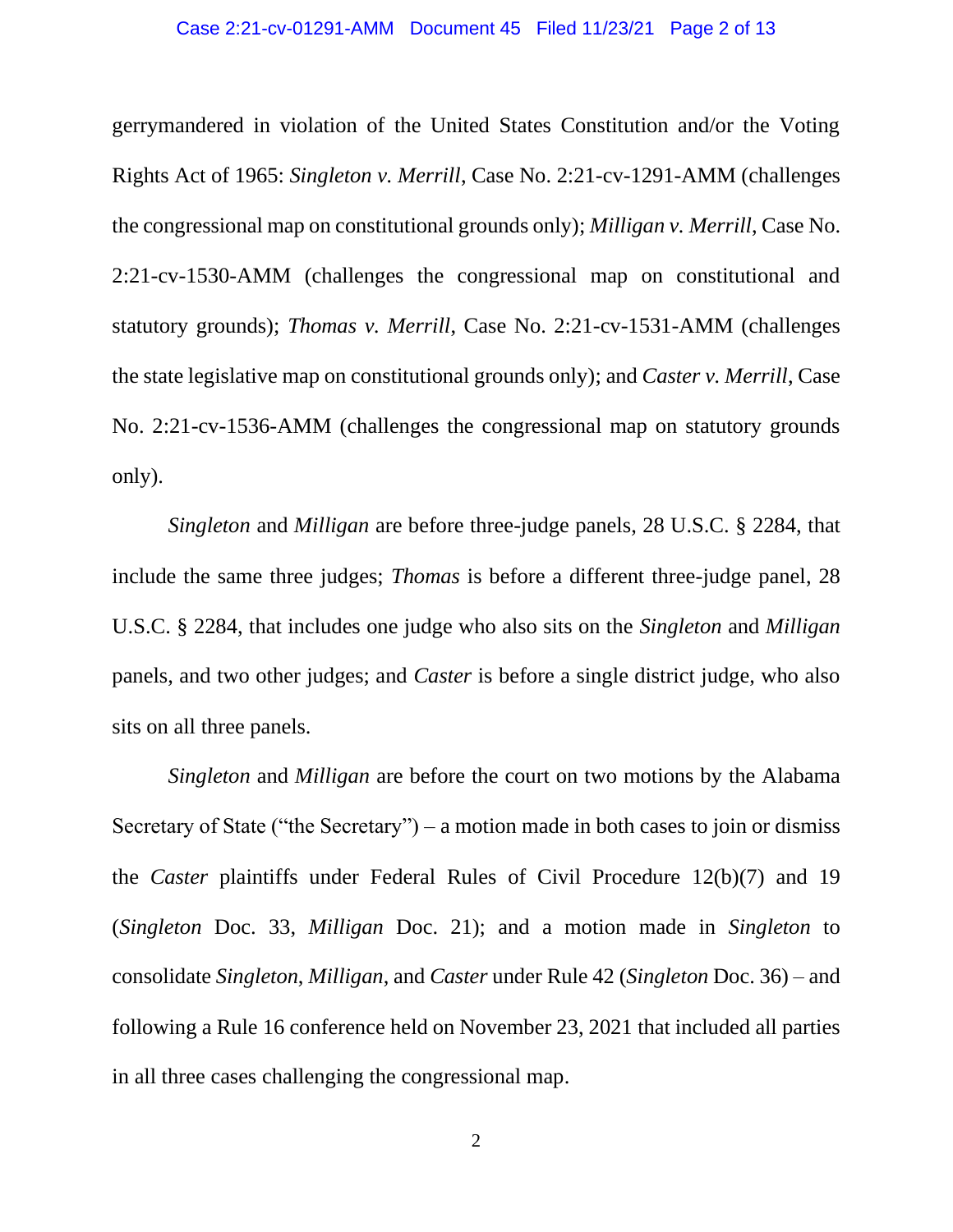For the following reasons, the motion to consolidate is **GRANTED** insofar as *Singleton* and *Milligan* are consolidated for the limited purposes of preliminary injunction discovery and a preliminary injunction hearing; the court **RESERVES RULING** on the motion for further consolidation of *Singleton* and *Milligan*; the motion for consolidation to include *Caster* is **DENIED** at this time; the motion to join or dismiss is **DENIED** at this time; and a scheduling order is **SET**.

## **I. BACKGROUND**

*Singleton* presents a constitutional challenge to Alabama's 2021 Congressional redistricting plan for its seven seats in the United States House of Representatives ("the Plan"). The *Singleton* plaintiffs allege that the Plan "is racially gerrymandered, in violation of the Equal Protection Clause of the Fourteenth Amendment and Article I, § 2 of the Constitution of the United States." Doc. 15 ¶ 56. The *Singleton* plaintiffs further assert that the drafters of the Plan violated the Fourteenth and Fifteenth Amendments because they allegedly intentionally discriminated against Black voters in Alabama when they drew the Plan's Congressional districts. *Id*. ¶¶ 75-79. The *Singleton* plaintiffs request relief including "a Court-ordered redistricting plan" that "give[s] no deference to the racially gerrymandered [d]istricts." *Id*. at 47. The *Singleton* plaintiffs propose that the court remedy the racial gerrymander by ordering the State to adopt their "Whole County Plan," which does not split any of Alabama's 67 counties into multiple districts and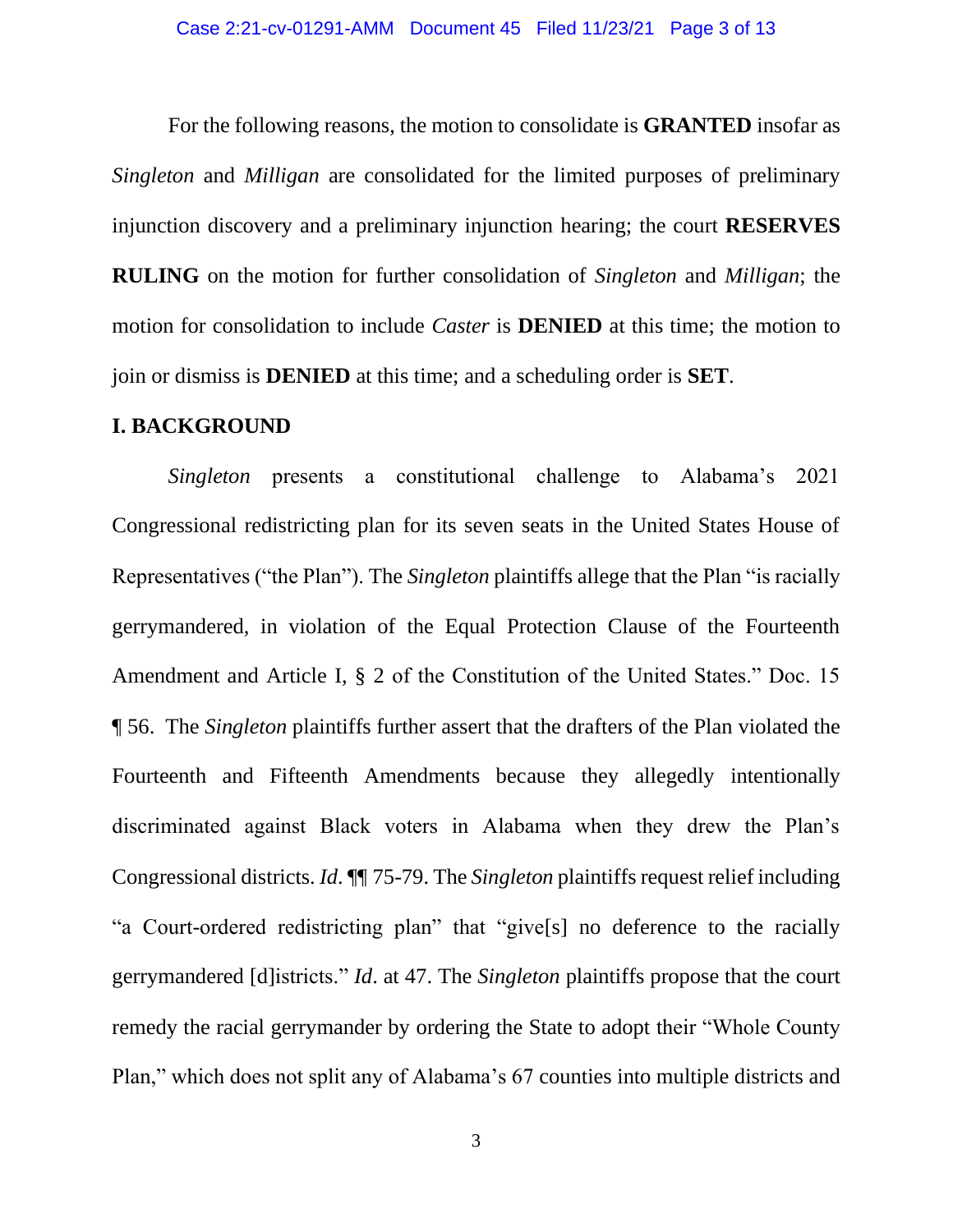#### Case 2:21-cv-01291-AMM Document 45 Filed 11/23/21 Page 4 of 13

"increase[s] the number of Districts in which black voters would have an equal opportunity to elect candidates of their choice." *Id*. at 29-30, 46. According to the Secretary, the relief that the *Singleton* plaintiffs request would require Alabama to have no majority-Black Congressional district. Doc. 33 at 6.

On the same day that the *Singleton* plaintiffs filed their amended complaint (November 4, 2021), different plaintiffs ("the *Caster* plaintiffs") filed a lawsuit in the Middle District of Alabama that challenges the Plan under Section Two of the Voting Rights Act of 1965, 52 U.S.C. § 10301 ("Section Two"). The *Caster* plaintiffs allege that the Plan "dilutes the Black vote" in Alabama because the Plan "fail[s] to create two majority-Black [Congressional] districts." *Caster* Doc. 3 ¶¶ 1, 4. The *Caster* plaintiffs request relief including "ordering a congressional redistricting plan that includes two majority-Black congressional districts." *Id*. ¶ 5. The *Caster* action was transferred to the Northern District of Alabama on November 16, 2021. Notably, the *Caster* plaintiffs did not challenge the Plan on constitutional grounds.

Also on November 16, 2021, the *Milligan* plaintiffs filed their lawsuit, challenging the Plan under Section Two and the Fourteenth Amendment. *Milligan* Doc. 1. Like the *Caster* plaintiffs, the *Milligan* plaintiffs request that the court order Alabama to adopt a congressional redistricting plan that includes two majorityminority districts. *Id*. at 53.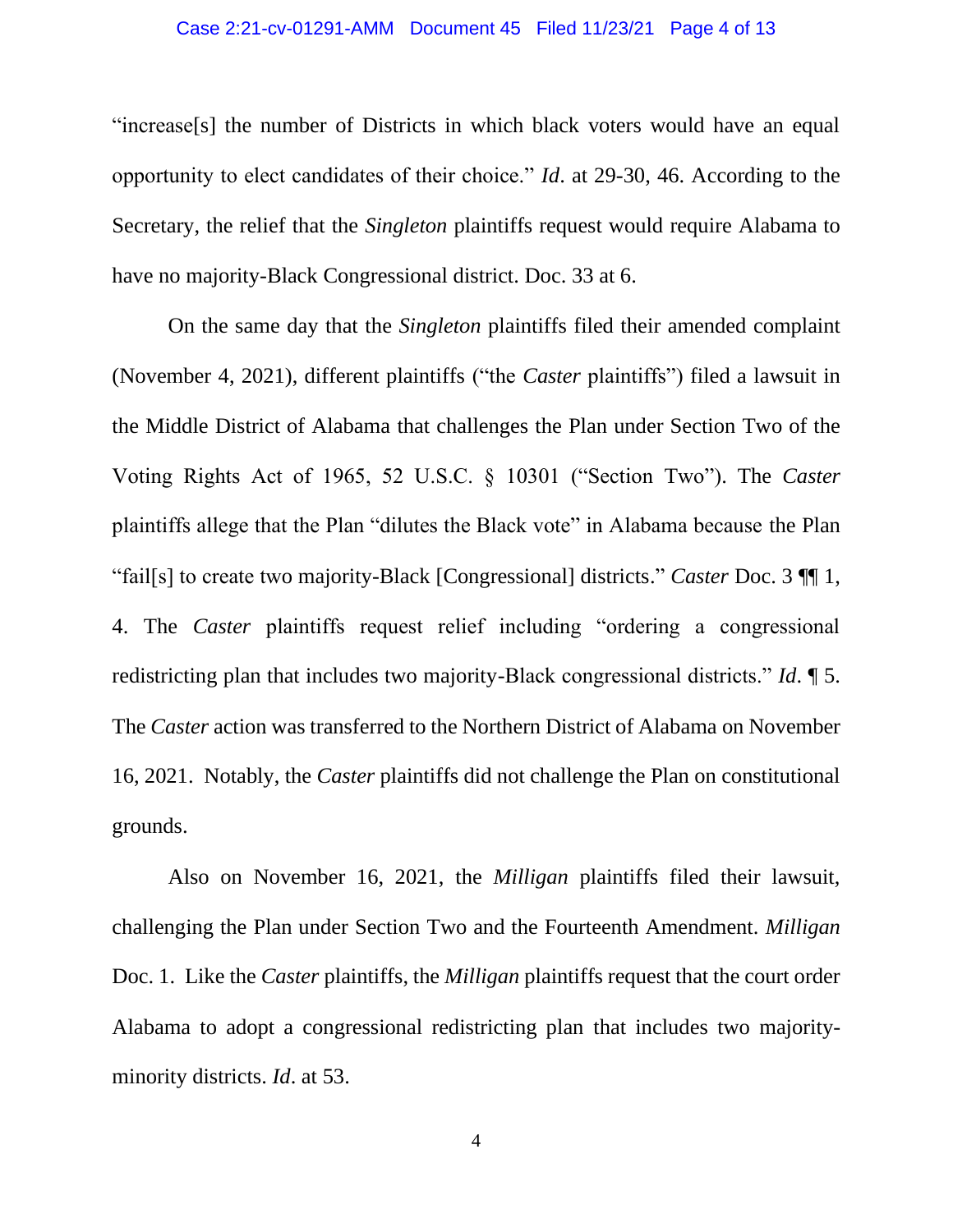On November 18, 2021, the Secretary filed in *Singleton* and *Milligan* motions for joinder of the *Caster* plaintiffs. *Singleton* Doc. 33; *Milligan* Doc. 21. In those motions, the Secretary asserts *inter alia*, that "[t]he relief that the *Singleton* Plaintiffs seek . . . is incompatible with the relief sought by the *Caster* Plaintiffs"; that the failure to join the parties would "creat [e] a substantial risk of subjecting Secretary Merrill to 'inconsistent obligations'"; and that "under Rule 19(a) . . . [the *Caster* plaintiffs] must be joined as parties to this action." *Singleton* Doc. 33 at 5, 16 (quoting Fed. R. Civ. P. 19(a)(1)(B)(ii)); *accord Milligan* Doc. 21. The Secretary filed a separate motion in *Singleton* for consolidation of *Singleton*, *Milligan*, and *Caster*. *Singleton* Doc. 36. In that motion, the Secretary asserts that *Caster* and *Milligan* should be consolidated with this action because they "involve a common question of law or fact." *Id*. at 4.

The *Caster* plaintiffs opposed the motion to consolidate primarily on the ground that the three-judge court convened to hear and decide *Singleton* lacks jurisdiction to hear their action, which does not assert a constitutional attack and therefore does not trigger the provisions for a three-judge court found in 28 U.S.C. § 2284 ("Section 2284"). *Caster* Doc. 38. As to the obvious issue of potentially duplicative discovery efforts in connection with three motions for preliminary injunctive relief, all of which the parties request be heard within the next 60 days,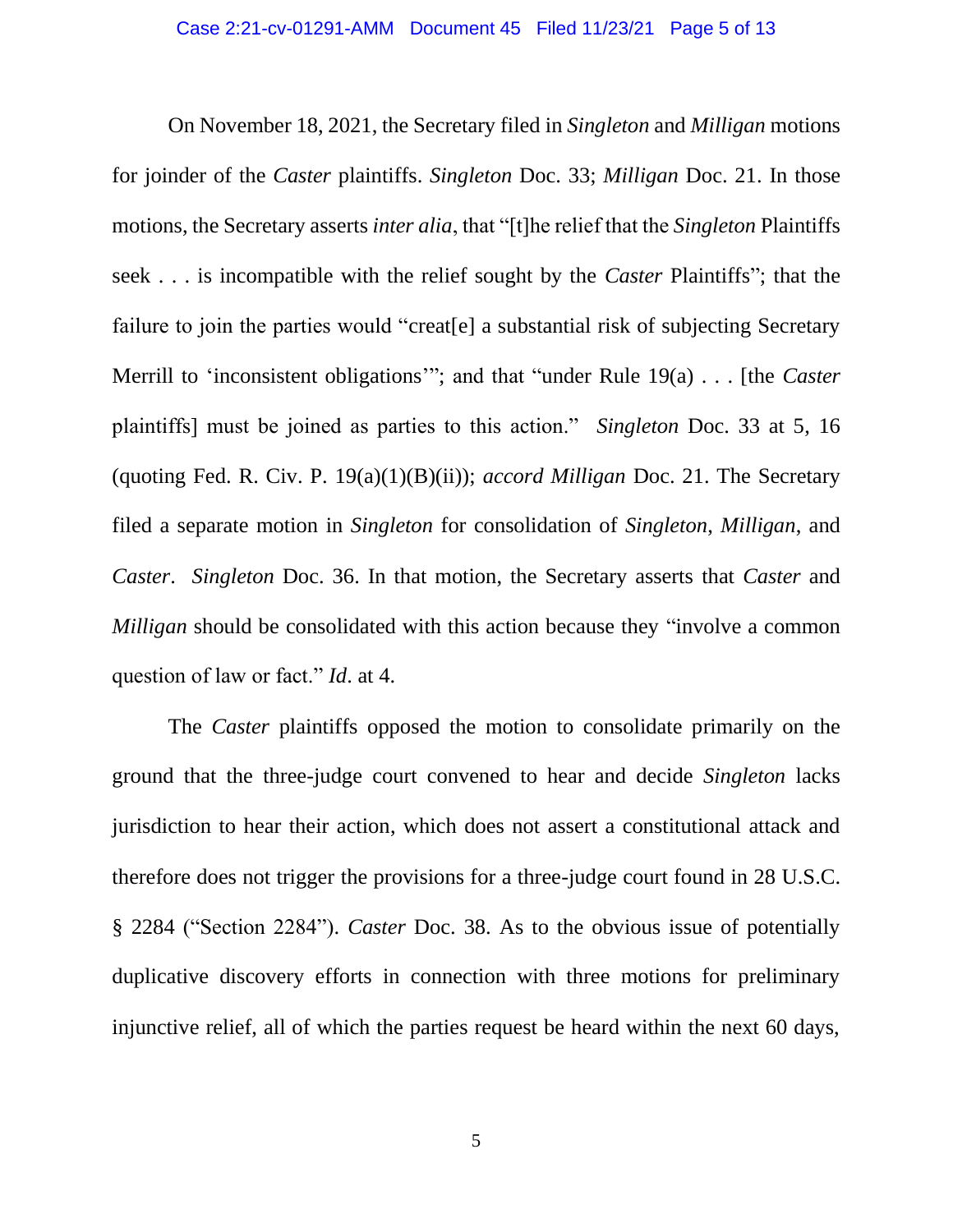#### Case 2:21-cv-01291-AMM Document 45 Filed 11/23/21 Page 6 of 13

the Caster plaintiffs stated that they are "willing to coordinate related discovery with the *Singleton* parties." *Id*. at 14 n.4.

The *Milligan* plaintiffs, in turn, assert that this court should consolidate "discovery and, as appropriate, hearings on the preliminary injunction motions" in *Caster*, *Milligan*, and *Singleton*, but that consolidation for other purposes is unwarranted at this time. *Milligan* Doc. 39.

#### **II. CONSOLIDATION**

Federal courts "enjoy substantial discretion in deciding whether and to what extent to consolidate cases" under Federal Rule of Civil Procedure 42(a). *Hall v. Hall*, 138 S. Ct. 1118, 1131 (2018). Because the *Milligan* plaintiffs do not object to the consolidation of their case with *Singleton* for the limited purposes of discovery and a hearing relevant to the applications for preliminary injunctive relief in both cases, *Milligan* Docs. 18, 39; because *Singleton* and *Milligan* "involve a common question of law or fact," Fed. R. Civ. P. 42(a); and because consolidating *Singleton*  and *Milligan* for the limited purposes of discovery and a hearing in connection with the requests in those cases for preliminary injunctive relief will materially assist the parties and the court in proceeding on the expedited schedule that the parties have proposed, *Singleton* and *Milligan* are hereby **CONSOLIDATED** for the limited purposes of discovery and a hearing relevant to the applications for preliminary injunctive relief in those cases. Because this consolidation is for a limited purpose,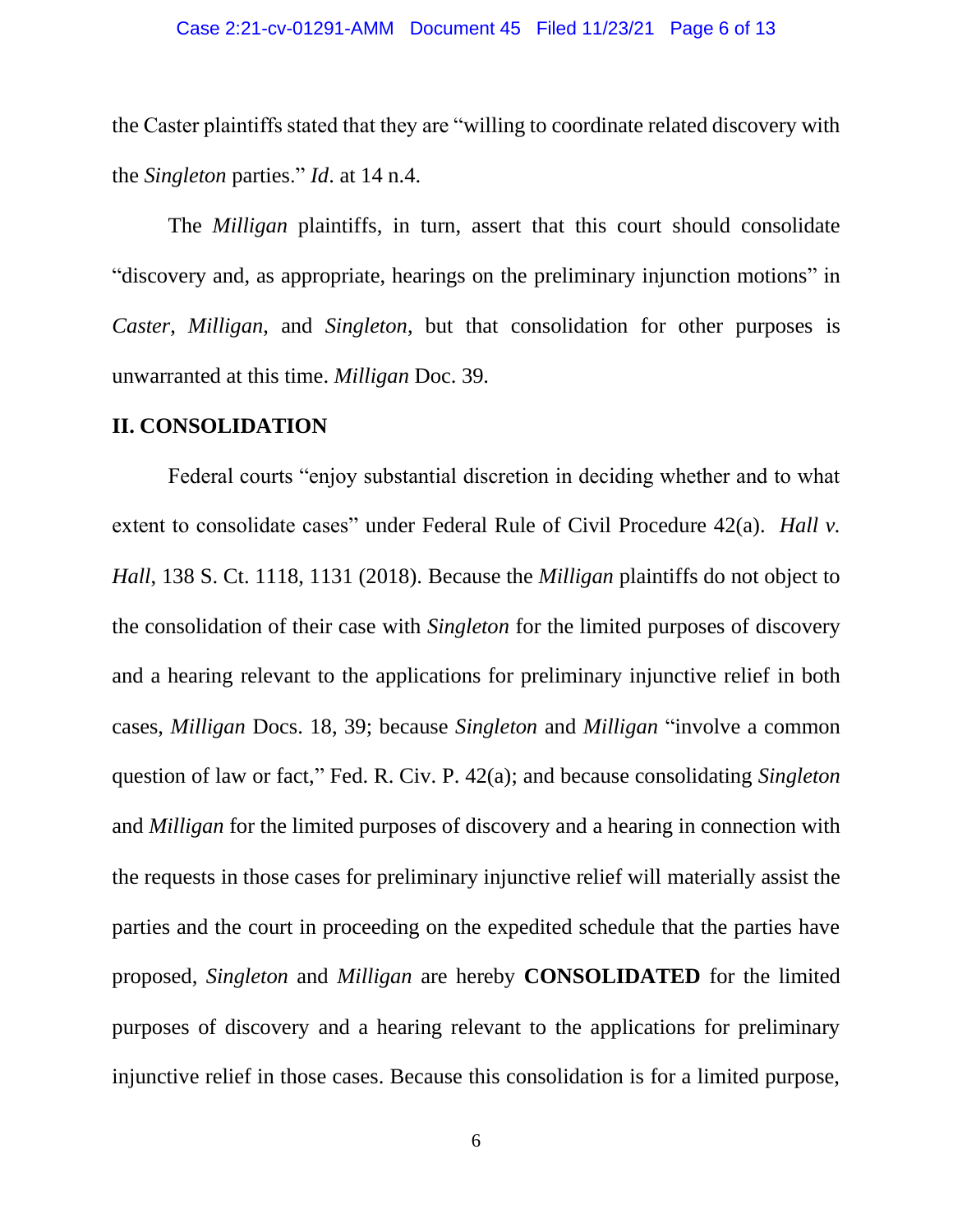the parties in those cases should file in both cases any pleadings or other papers that are relevant to consolidated proceedings. The court **RESERVES RULING** on the Secretary's request for further consolidation of *Singleton* and *Milligan* for a later time. The Secretary's request for consolidation to include *Caster* is **DENIED** at this time.

### **III. JOINDER**

Federal Rule of Civil Procedure 19(a)(1) provides: "A person who is subject to service of process and whose joinder will not deprive the court of subject-matter jurisdiction must be joined as a party if: (A) in that person's absence, the court cannot accord complete relief among existing parties; or (B) that person claims an interest relating to the subject of the action and is so situated that disposing of the action in the person's absence may: (i) as a practical matter impair or impede the person's ability to protect the interest; or (ii) leave an existing party subject to a substantial risk of incurring double, multiple, or otherwise inconsistent obligations because of the interest." Fed. R. Civ. P. 19(a).

The court has reservations about the jurisdictional implications of joinder: the *Caster* plaintiffs intentionally have not asserted a claim that independently supports the jurisdiction of a three-judge panel under Section 2284, so there is a risk that using joinder (or consolidation) to include those plaintiffs in this consolidated action could exceed the limited jurisdiction of this court under that statute. In any event, assuming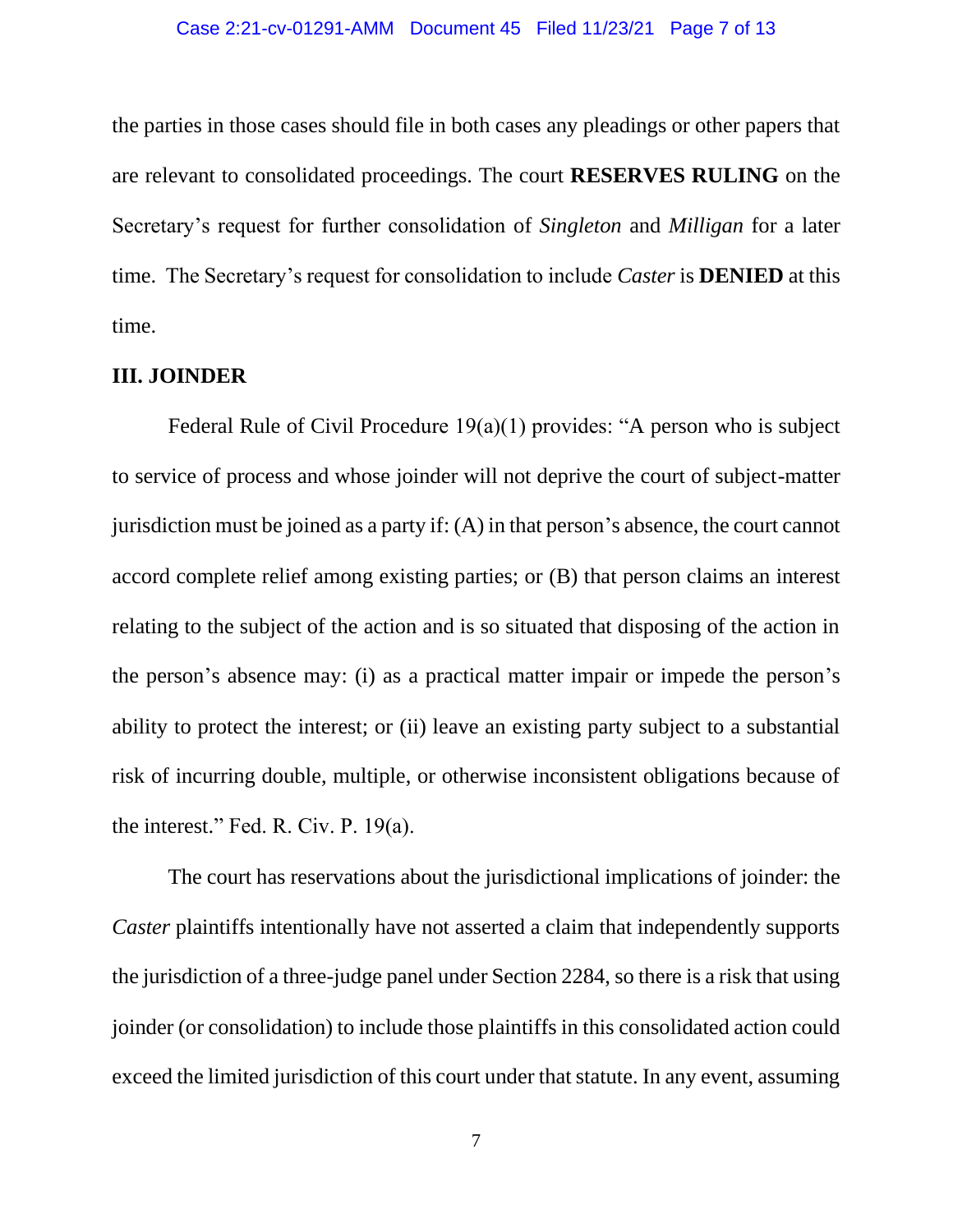#### Case 2:21-cv-01291-AMM Document 45 Filed 11/23/21 Page 8 of 13

*arguendo* that joinder would be proper, the Secretary has not established that it is required. The Secretary expresses concern about the potential for "complete relief" if the *Caster* plaintiffs are not joined, but the Secretary does not assert that without the *Caster* plaintiffs, the *Singleton* plaintiffs could not obtain the relief they seek. *Singleton* Doc. 33 at 8. The Secretary also does not assert that disposing of the *Singleton* action in the *Caster* plaintiffs' absence would impede the *Caster* plaintiffs' ability to protect their interests. *See id*.

The Secretary's principal argument is that if the *Caster* plaintiffs are not joined in these actions, their absence could subject the Secretary "to a substantial risk of incurring double, multiple, or otherwise inconsistent obligations because of the [*Caster* plaintiffs'] interest" in the subject matter of the litigation (*i.e.*, the Plan). *Id.* at 4-6. According to the Secretary, there is a "substantial risk" that "federal courts [will] order<sup>[]</sup> him to do incompatible things at the same time: . . . [adopt] a congressional map drawn with two majority-African-American districts" and a "map . . . [with] zero such districts." *Id*. at 6.

But the Secretary has failed to establish that the risk he identified is "substantial." Fed. R. Civ. P. 19(a). Several practical realities mitigate any such risk. *First*, the same three judges are hearing *Singleton* and *Milligan*, and one of those judges is hearing *Caster*. *Second*, as the *Caster* plaintiffs recognize, it is highly unlikely that the court in *Caster* "would issue a substantive ruling [on their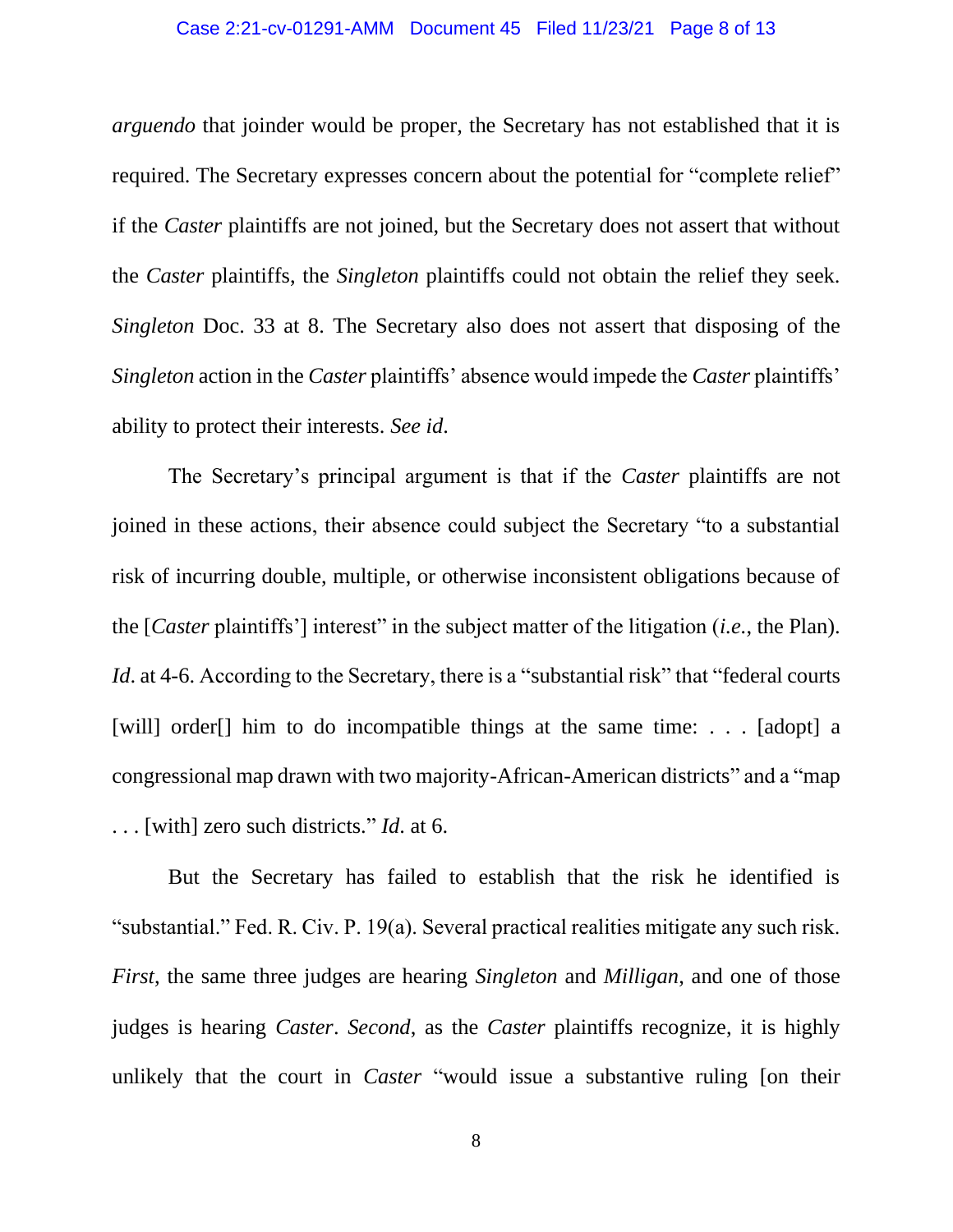#### Case 2:21-cv-01291-AMM Document 45 Filed 11/23/21 Page 9 of 13

application for preliminary injunctive relief] before the *Singleton* Court [and the *Milligan* court]" issues a ruling on the *Singleton* plaintiffs' application for preliminary injunctive relief. *Caster* Doc. 38 at 12 n.3. *Third*, the highly coordinated schedules on which the applications for preliminary injunctive relief in all three cases (set forth below and in an order contemporaneously entered in *Caster*) will be heard address the Secretary's concern that multiple separate proceedings could result in inconsistent findings of fact or legal rulings. Accordingly, the court finds that the risk of inconsistent judgments is insufficiently substantial to support joinder of the *Caster* plaintiffs, and the Secretary's motion for joinder is **DENIED** at this time.

## **IV. SCHEDULE FOR PRELIMINARY INJUNCTION PROCEEDINGS**

The court has considered the parties' positions with respect to the appropriate schedule of preliminary injunction proceedings, the serious time exigencies surrounding the fair and timely resolution of this litigation, including the provisions of Alabama's election law that set deadlines applicable to the next Congressional election to be conducted using the electoral map that is the subject of this action (Alabama Code Section 17-13-5(a), which effectively establishes a deadline of January 28, 2022 for candidates to qualify with major political parties to participate in the 2022 primary election for the United States House of Representatives and Senate, and Alabama Code Section 17-13-3(a), which establishes the date of that primary election as May 24, 2022), and the extraordinary and urgent time demands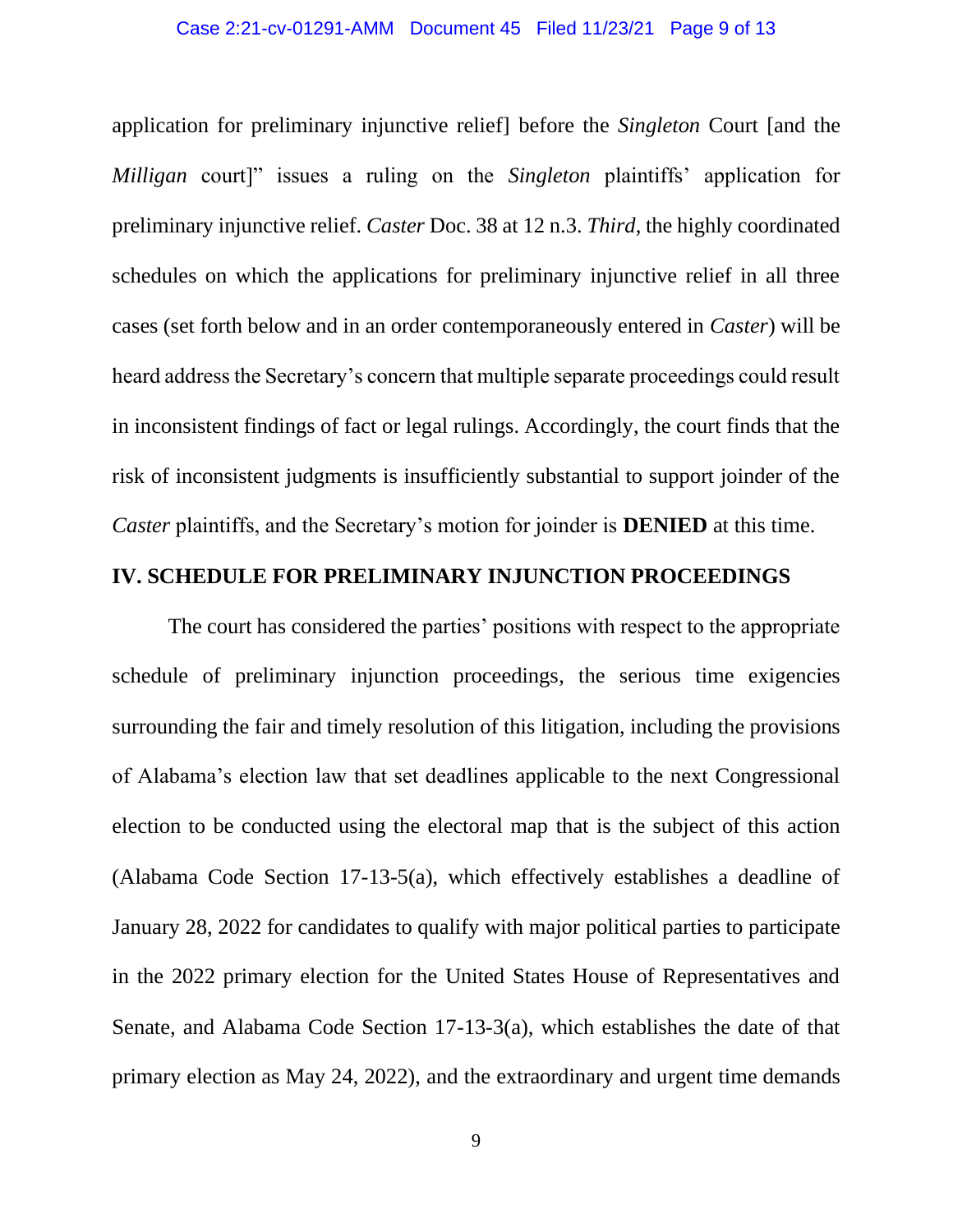placed on all parties and the court in connection with these proceedings. Accordingly, the following schedule is **ORDERED**:

On or before **DECEMBER 7, 2021**, the parties in *Singleton* and *Milligan* shall file a joint statement of facts that are stipulated for purposes of preliminary injunction proceedings.

The *Milligan* plaintiffs shall file their motion for preliminary injunctive relief on or before **DECEMBER 15, 2021**.

The *Singleton* plaintiffs may (but are not required to) amend, supplement, replace, or otherwise restate their application for preliminary injunctive relief on or before **DECEMBER 15, 2021**.

The Secretary shall file any objections to both the *Singleton* plaintiffs' motion (regardless whether the *Singleton* plaintiffs rest on the application they have already filed, or amend, supplement, replace, or otherwise restate it) and the *Milligan*  plaintiffs' motion on or before **DECEMBER 22, 2021**. The previous order of the court that the Secretary shall file any objection to the *Singleton* plaintiffs' motion by November 26, 2021 is **VACATED** solely as to the deadline for that response.

The respective plaintiffs shall file any reply in support of their motions for preliminary injunctive relief within five days of the filing of any objection.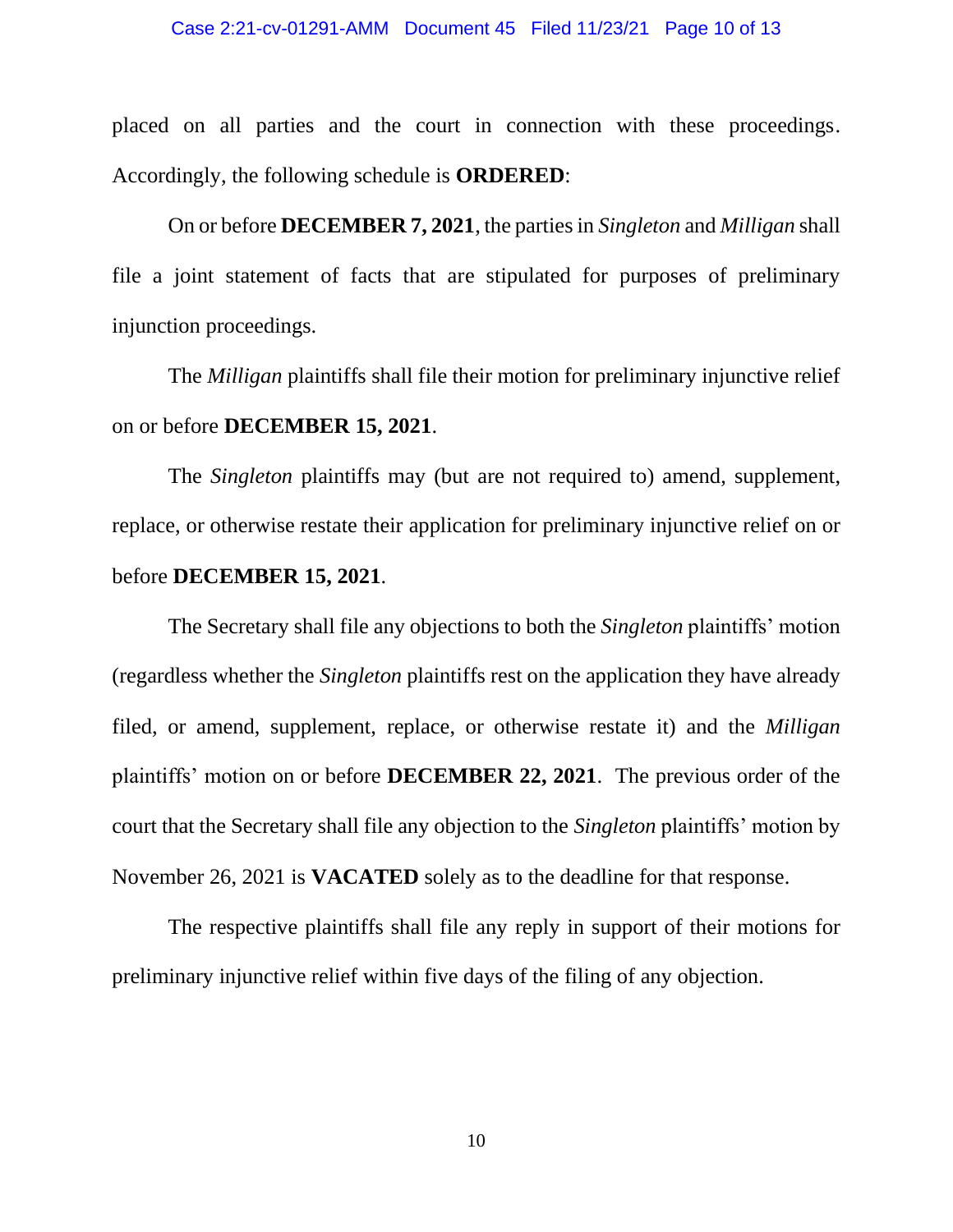The preliminary injunction discovery process will go forward so that the panel may have at its disposal any competent and probative evidence that the parties can develop before the hearing. To that end:

On or before **DECEMBER 10, 2021**, the parties in *Singleton* and *Milligan*  shall exchange any expert reports related to the motion for preliminary injunction.

On or before **DECEMBER 20, 2021**, the parties in *Singleton* and *Milligan*  shall exchange any expert rebuttal reports related to the motion for preliminary injunction.

During the Rule 16 conference held on November 23, 2021, all parties agreed not to depose expert witnesses in advance of the preliminary injunction hearing because of the serious time exigencies described above. In the light of that agreement, it is the court's expectation that the parties' expert reports and rebuttal reports will be sufficiently detailed to afford the parties and the court an adequate opportunity to understand the expert's expected testimony in advance of the preliminary injunction hearing.

On or before **DECEMBER 17, 2021**, the parties in *Singleton* and *Milligan*  shall complete all discovery related to the motion for preliminary injunction, other than the filing of the expert rebuttal reports.

Any other motions related to the application for preliminary injunctive relief or hearing thereof shall be filed on or before close of business on **DECEMBER 17,** 

11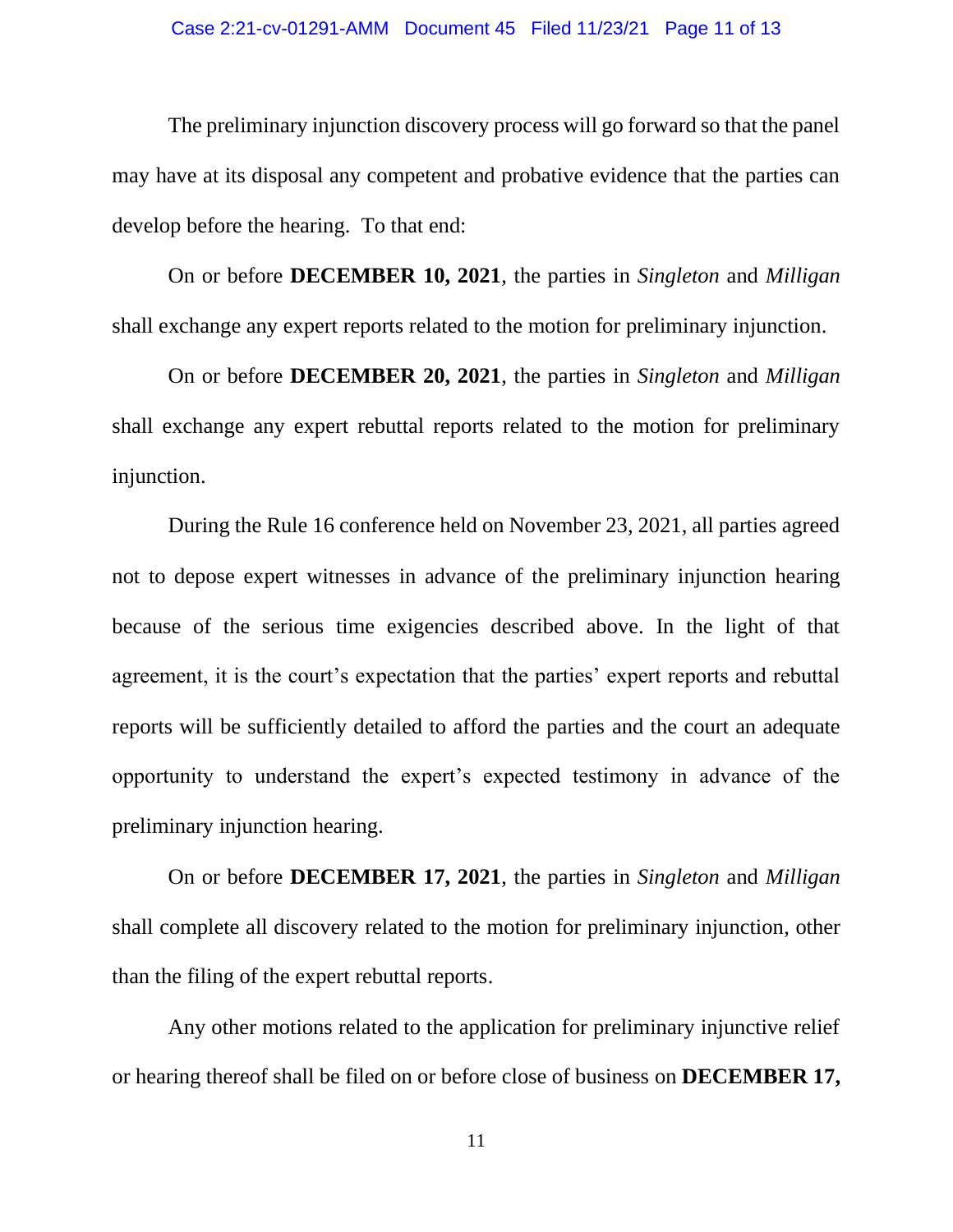**2021**. Any objection to such motions shall be filed within seven days of the filing of such motions, and any reply in support of such motions shall be filed within four days of the filing of such objection.

## **At or before 4:00 pm Central Standard Time on DECEMBER 23, 2021**,

the parties in *Singleton* and *Milligan* shall file a joint pretrial report that includes the following:

- A list of witnesses who have been deposed.
- A list of witnesses who will testify live at the preliminary injunction hearing.
- A list of witnesses whose deposition testimony will be presented at the preliminary injunction hearing, with deposition transcripts attached.
- A list of stipulated exhibits, numbered and with the exhibits attached.
- A list of exhibits to which a party has raised an objection, with the grounds for the objection set forth and the exhibit attached.
- Any other stipulations that the parties believe will expedite the preliminary injunction proceedings.

The court **SETS** a hearing on both applications for preliminary injunctive

relief on **JANUARY 4, 2022, at 9:00 a.m. Central Standard Time** in Courtroom 8 in the Hugo L. Black United States Courthouse, 1729 5th Avenue North, Birmingham, Alabama. At that hearing, each set of plaintiffs will be afforded the opportunity to make its own oral argument, offer its own proof to support its motion